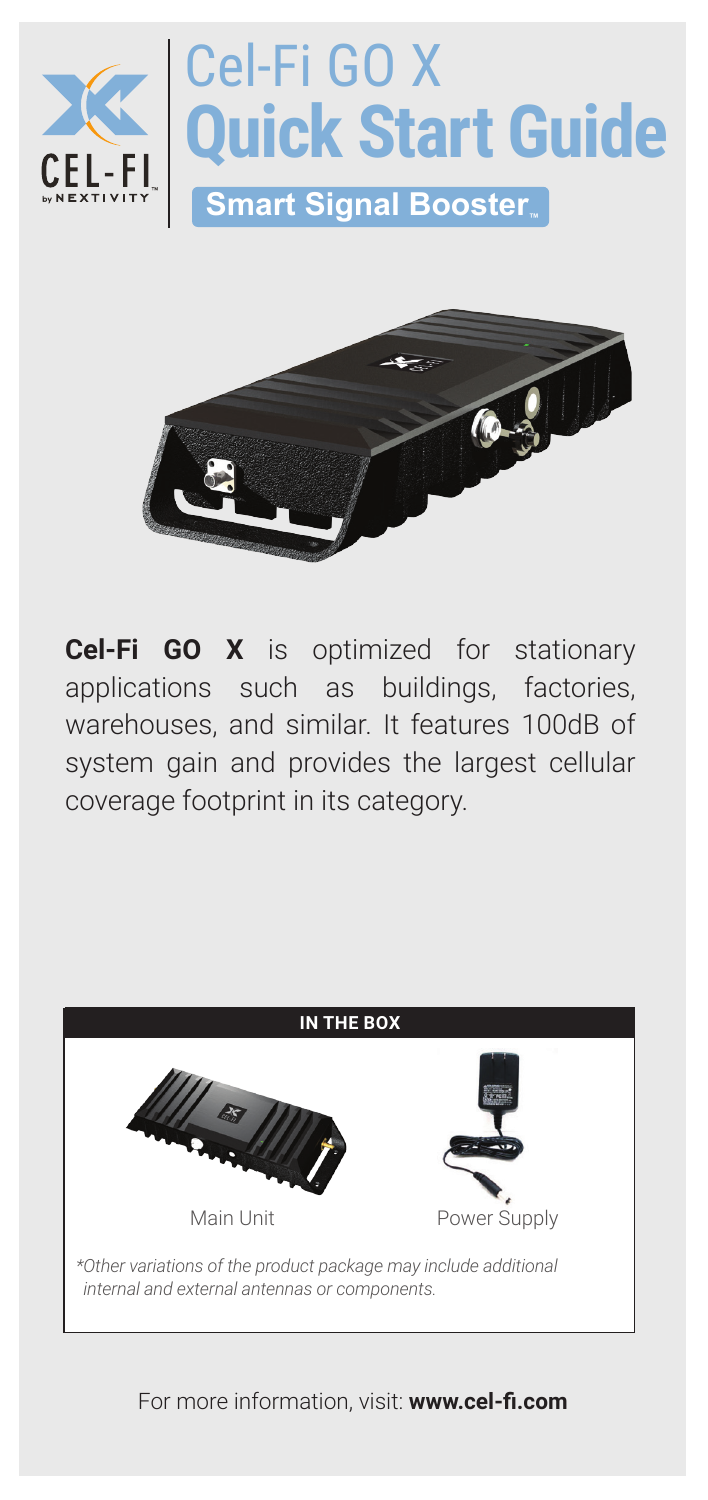# **Basic Functionality**

The **Cel-Fi GO X** connects to an external Donor Antenna to draw in a cellular signal from the macro network. The **Cel-Fi GO X** Smart Signal Booster finds the appropriate cellular signal, per the product's configuration, improves the signal, and amplifies it. Improved service is provided to the user via the Server Antenna.

*NOTE: A Mobile version ("GO M") of the product is available. Go to cel‑fi.com for details.*

# **Cel-Fi WAVE Mobile App**

The **Cel-Fi WAVE** app provides a User Interface to Cel-Fi systems. The app's dashboard shows the system "Boost" value. A numeric representation mapped to the amount of Signal Gain the system is providing. Higher is better, with nine (9) being the highest value.

# **Cel-Fi WAVE and Cel-Fi GO X**

Your **Cel-Fi GO X** will automatically select the strongest cellular signal to boost. However, you may manually configure the system preferences using **Cel-Fi WAVE**. Connect to **Cel-Fi GO X** with a bluetooth enabled mobile device, and manage the boost settings.

### **NEMA 4 Rating**

The **Cel-Fi GO X** is NEMA 4 rated, and can be used both indoors and outdoors.

The NEMA 4 rating provides the following advantages:

- A degree of protection against ingress of solid foreign objects *(falling dirt and windblown dust)*
- A degree of protection from the ingress of water *(rain, sleet, snow, splashing water, and hose directed water)*
- Equipment will be undamaged by the external formation of ice on the enclosure

# **User Interface**

**Cel-Fi GO X** features an LED on the top face to indicate the unit's state:

| LED                   | <b>MEANING</b>                                                                                            |
|-----------------------|-----------------------------------------------------------------------------------------------------------|
| Solid Green           | The unit is working properly and boosting properly.                                                       |
| <b>Blinking Green</b> | Unit is scanning for networks to boost.                                                                   |
| <b>Blinking RED</b>   | The unit is in an error condition. Use the Cel-Fi WAVE app to<br>check the error code meaning and remedy. |
| Solid RED             | The unit has a hardware error and is not booting up normally.                                             |

*NOTE: In mobile usage, it is normal for the Cel-Fi GO M to fluctuate between scanning and boosting. The Cel-Fi GO M automatically adjusts its boost behavior based on available signal.*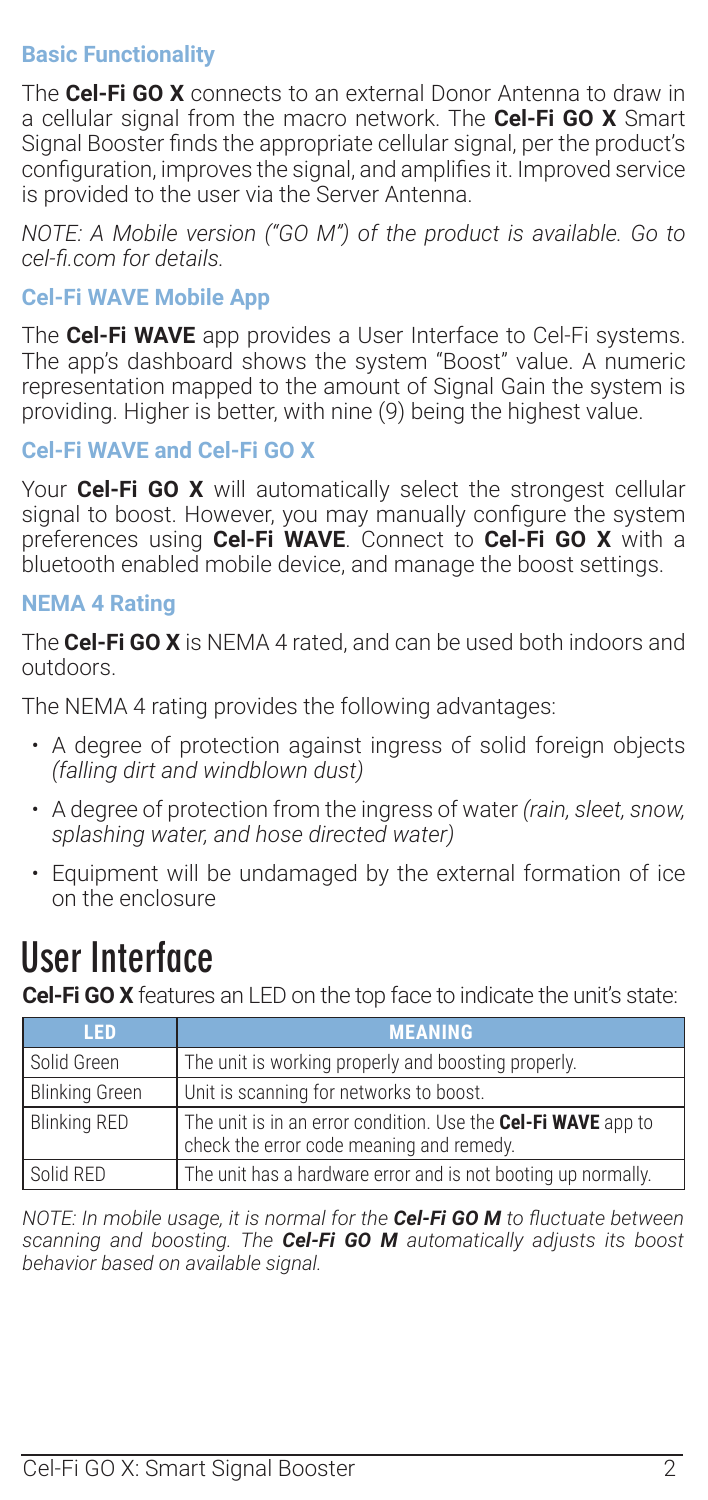# **Specifications:**

**Frequency Support** Multiple variations of the product are available with different frequency support.

|                               | <b>BAND</b>                                       | <b>NAME</b>                                      |           | <b>DOWNLINK</b> | <b>UPLINK</b>    |                  |  |  |
|-------------------------------|---------------------------------------------------|--------------------------------------------------|-----------|-----------------|------------------|------------------|--|--|
| Model:                        | 2                                                 | 1900 PCS                                         | 1930      | 1990            | 1850             | 1910             |  |  |
| G32-2/4/5/12/13X              | 4                                                 | AWS-1                                            | 2110      | 2155            | 1710             | 1755             |  |  |
|                               | 5                                                 |                                                  |           | 894             | 824              |                  |  |  |
|                               |                                                   | 850                                              | 869       |                 |                  | 849              |  |  |
|                               | 12                                                | 700 a                                            | 729       | 746             | 699              | 716              |  |  |
|                               | 13                                                | 700 с                                            | 746       | 756             | 777              | 787              |  |  |
|                               |                                                   |                                                  |           |                 |                  |                  |  |  |
| Model:                        | <b>BAND</b>                                       | <b>NAME</b>                                      | <b>DO</b> |                 | <b>UPI</b>       |                  |  |  |
|                               | 1                                                 | 2100                                             | 2110      | 2170            | 1920             | 1980             |  |  |
| G32-1/3/5/7/8/20X             | $\overline{3}$                                    | 1800+                                            | 1805      | 1880            | 1710             | 1785             |  |  |
|                               | 5                                                 | 850                                              | 869       | 894             | 824              | 849              |  |  |
|                               | 7                                                 | 2600                                             | 2620      | 2690            | 2500             | 2570             |  |  |
|                               | 8                                                 | 900                                              | 925       | 960             | 880              | 915              |  |  |
|                               | 20                                                | 800 DD                                           | 791       | 821             | 832              | 862              |  |  |
|                               |                                                   |                                                  |           |                 |                  |                  |  |  |
|                               | FIGI<br>EMA 1                                     |                                                  |           |                 |                  |                  |  |  |
| <b>Dimensions</b>             | 272.5 mm                                          |                                                  | 96.5 mm   | 43.5 mm         |                  | 850 <sub>g</sub> |  |  |
|                               |                                                   |                                                  |           |                 |                  |                  |  |  |
| Gain                          |                                                   | Up to 100dB system gain                          |           |                 |                  |                  |  |  |
|                               |                                                   |                                                  |           |                 | <b>UPLINK TX</b> |                  |  |  |
| <b>Power (max)</b>            |                                                   | 10dBm/5 MHz (16dBm per band)                     |           |                 | 24dBm per band   |                  |  |  |
|                               |                                                   |                                                  |           |                 |                  |                  |  |  |
| <b>Bluetooth (LE Ver 4.2)</b> |                                                   |                                                  |           |                 |                  |                  |  |  |
|                               |                                                   | 2042 - 2480 MHz                                  |           |                 | 0dBm             |                  |  |  |
|                               |                                                   | Bluetooth: LE Ver 4.2                            |           |                 |                  |                  |  |  |
|                               |                                                   | Bluetooth frequency: 2042 - 2480 Mhz             |           |                 |                  |                  |  |  |
|                               |                                                   |                                                  |           |                 |                  |                  |  |  |
| <b>Environmental</b>          | Operating Temp: 0 - 65C<br>Relative Humidity: 95% |                                                  |           |                 |                  |                  |  |  |
|                               |                                                   |                                                  |           |                 |                  |                  |  |  |
|                               |                                                   |                                                  |           |                 |                  |                  |  |  |
| Antenna Connectors            | SMA-Female                                        |                                                  |           |                 |                  |                  |  |  |
| <b>Certifications</b>         | 3GPP TS 25.143 Rel.10                             |                                                  |           |                 |                  |                  |  |  |
| (All variants)                |                                                   |                                                  |           |                 |                  |                  |  |  |
|                               | 3GPP TS 36.143 Rel.10                             |                                                  |           |                 |                  |                  |  |  |
|                               | RoHS <sub>2</sub>                                 |                                                  |           |                 |                  |                  |  |  |
|                               |                                                   |                                                  |           |                 |                  |                  |  |  |
|                               | BQB (Bluetooth)                                   |                                                  |           |                 |                  |                  |  |  |
|                               | NEMA-4                                            |                                                  |           |                 |                  |                  |  |  |
| (G32-2/4/5/12/13              | FCC                                               |                                                  |           |                 |                  |                  |  |  |
|                               |                                                   |                                                  |           |                 |                  |                  |  |  |
| variants only)                | <b>ISED</b>                                       |                                                  |           |                 |                  |                  |  |  |
|                               | UL 62368-1:2014                                   |                                                  |           |                 |                  |                  |  |  |
|                               |                                                   |                                                  |           |                 |                  |                  |  |  |
|                               | CSA C22.2#62368-1                                 |                                                  |           |                 |                  |                  |  |  |
|                               | UL 50E, UL 60950-22                               |                                                  |           |                 |                  |                  |  |  |
|                               | CSA C22.2#60950-22                                |                                                  |           |                 |                  |                  |  |  |
|                               |                                                   |                                                  |           |                 |                  |                  |  |  |
| (G32-1/3/5/7/8/20             | IEC 62368-1:2014                                  |                                                  |           |                 |                  |                  |  |  |
| variants only)                | EN 301 489-1 v2.1.1                               |                                                  |           |                 |                  |                  |  |  |
|                               |                                                   |                                                  |           |                 |                  |                  |  |  |
|                               |                                                   | EN 301 489-17 v3.1.1                             |           |                 |                  |                  |  |  |
|                               | EN 301 489-50 v2.2.0                              |                                                  |           |                 |                  |                  |  |  |
|                               |                                                   |                                                  |           |                 |                  |                  |  |  |
|                               | EN 301 908-1 v11.1.1                              |                                                  |           |                 |                  |                  |  |  |
|                               | EN 301 908 v11.1.2                                |                                                  |           |                 |                  |                  |  |  |
|                               |                                                   |                                                  |           |                 |                  |                  |  |  |
|                               | EN 301 908 v11.1.2                                |                                                  |           |                 |                  |                  |  |  |
|                               | EN 300 328 v2.1.1                                 |                                                  |           |                 |                  |                  |  |  |
|                               | EN 62311 (2008)                                   |                                                  |           |                 |                  |                  |  |  |
|                               |                                                   |                                                  |           |                 |                  |                  |  |  |
|                               |                                                   | Regulation (EC) 1275/2008 (Standby and Off mode) |           |                 |                  |                  |  |  |
|                               |                                                   |                                                  |           |                 |                  |                  |  |  |
|                               |                                                   | Regulation (EC) 278/2009 (External Power Supply) |           |                 |                  |                  |  |  |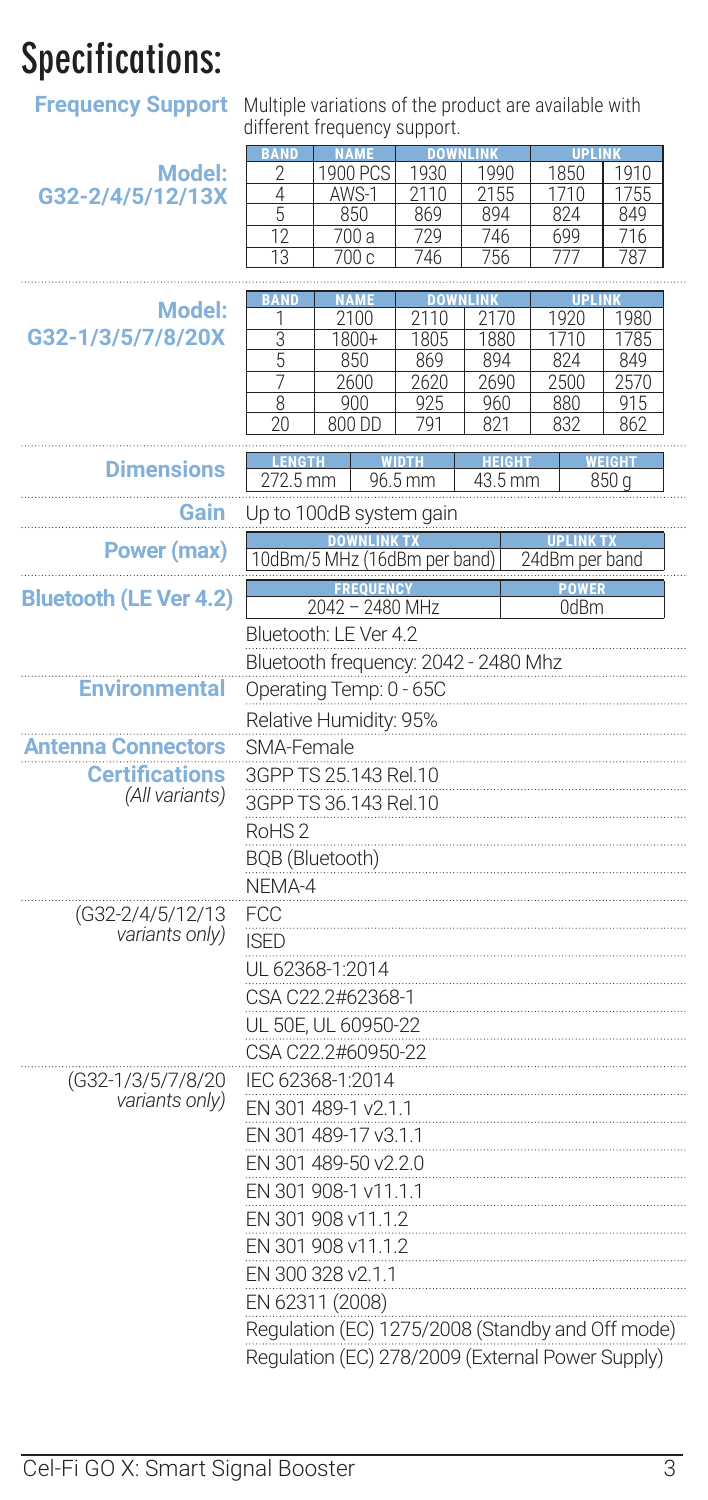# Cel-Fi GO X **Installation**



Find the location with the best signal. Install **Donor Antenna** where the mobile device receives this signal.



SAFETY: **DO NOT INSTALL** any equipment close to power lines or drill into walls or other structural elements without first ensuring the location is safe and that there are no hidden items that could cause injury.

### **TIPS AND TECHNIQUES**

- Install antenna at least 12 inches from any other antennas for best performance
- Antenna should be free of obstructions
- Antenna should be away from windows (including sunroof or other openings)
- Install 8 inches away from any people



Install **Server Antenna** where coverage is needed.

### **TIPS AND TECHNIQUES**

- For best results, install Donor and Server Antennas such that there is substantial material between the antennas. This will create isolation and allow the system to perform at higher gain without oscillation or feedback.
- Keep **Donor** and **Service Antennas** separated/isolated from each other for best performance
- Do not use cable splitters for **Donor Antennas**.
- Follow the installation instructions for your chosen antennas.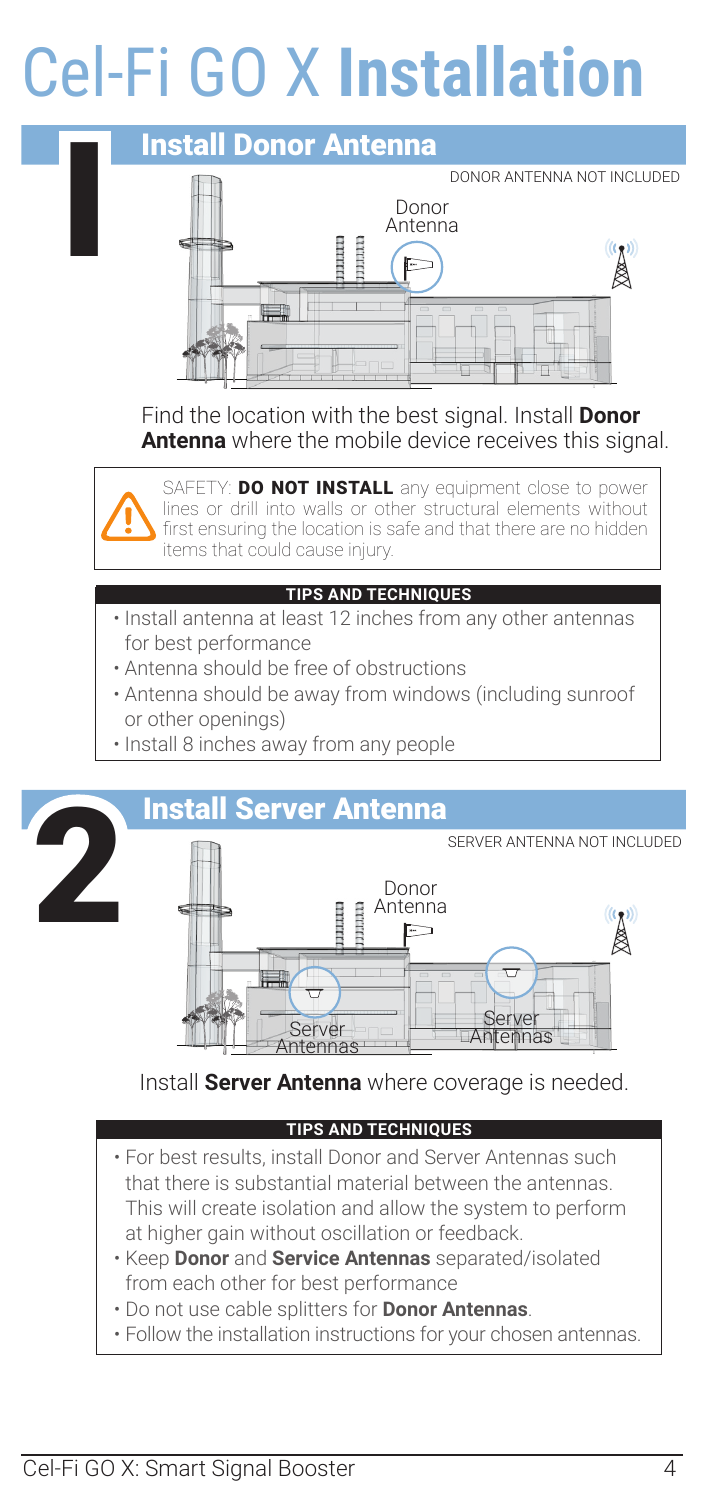

# **Setup System with Cel-Fi WAY**



Download on the<br>App Store Google play